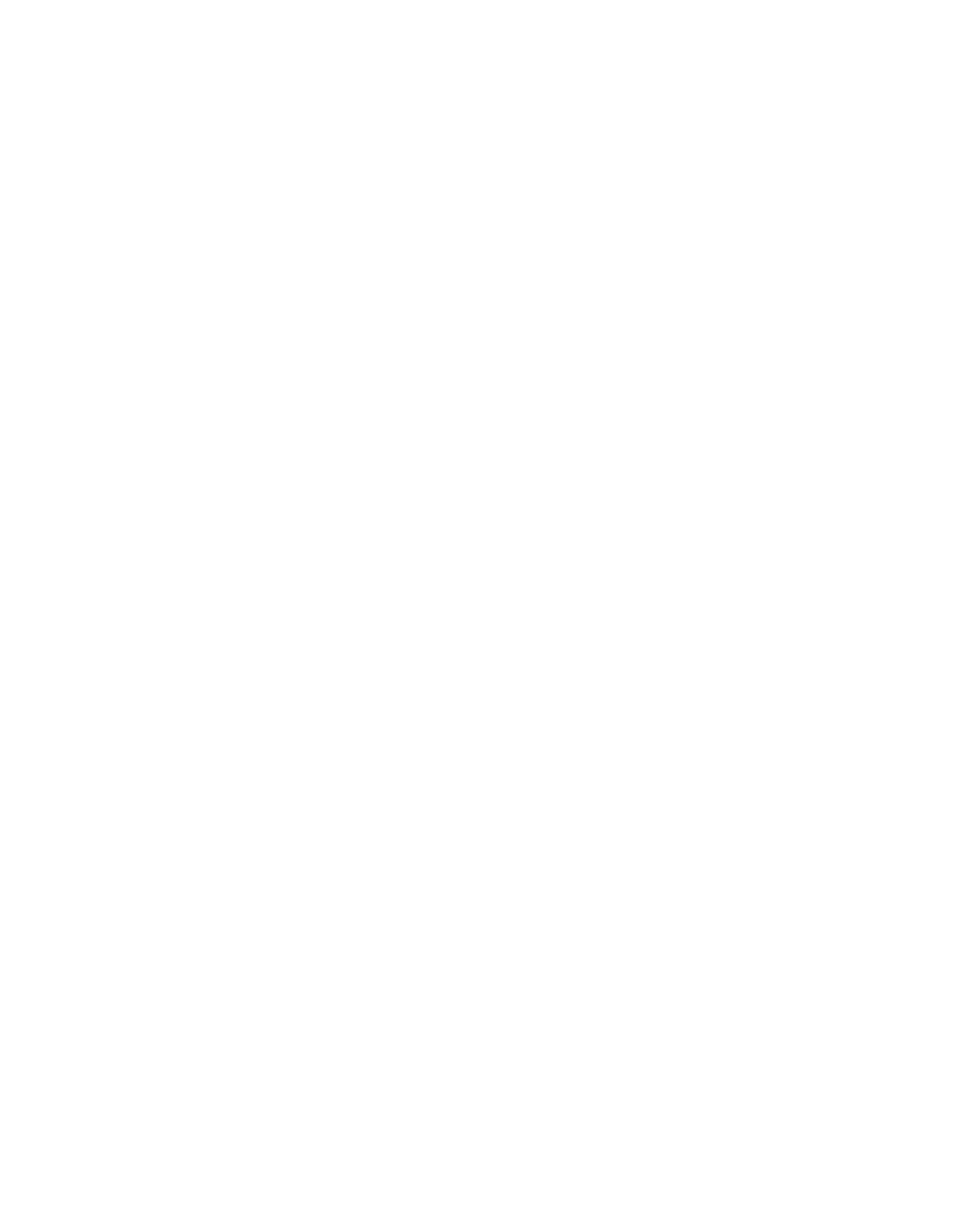# **Contents**

| Understanding V-Series and E-Series storage implementation  4 |  |
|---------------------------------------------------------------|--|
|                                                               |  |
|                                                               |  |
|                                                               |  |
|                                                               |  |
|                                                               |  |
|                                                               |  |
|                                                               |  |
|                                                               |  |
|                                                               |  |
|                                                               |  |
|                                                               |  |
|                                                               |  |
|                                                               |  |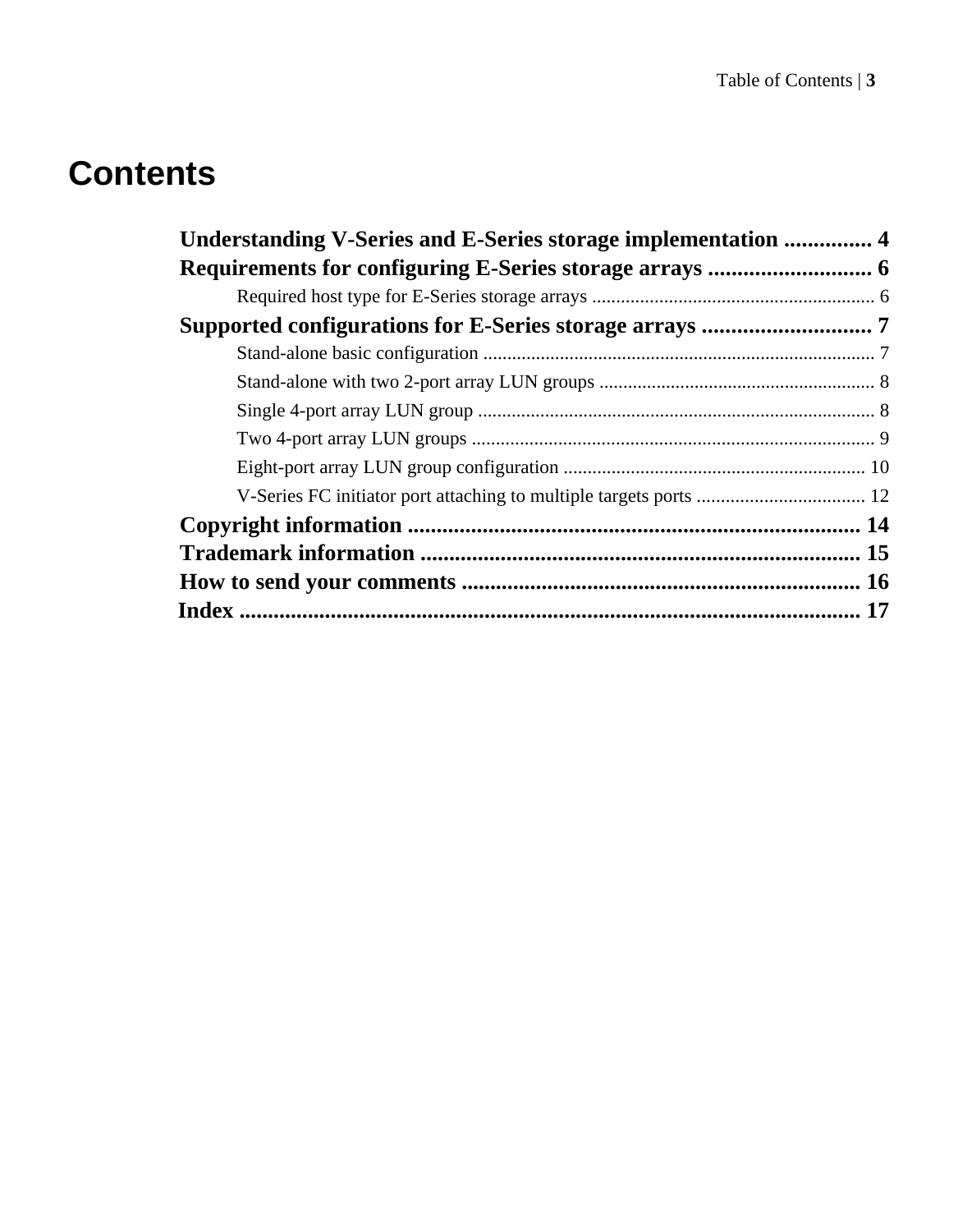## <span id="page-3-0"></span>**Understanding V-Series and E-Series storage implementation**

Data ONTAP supports V-Series systems deployed with E-Series storage arrays. The E-Series storage array has back-end configuration requirements and limits on the configurations supported.

#### **Information about Data ONTAP support for E-Series storage arrays**

Not all Data ONTAP releases support the same features, configurations, storage array models, and V-Series models. During your deployment planning, you need to check Data ONTAP support information to ensure that the deployment conforms to Data ONTAP hardware and software requirements for all systems in the deployment.

Support information for deployments with E-Series storage arrays is included in the following documents:

| <b>Documents</b>                                                                                                                                                                                                              | <b>Topics covered</b>                                                                                                                                                                                                                                                                                                                     |
|-------------------------------------------------------------------------------------------------------------------------------------------------------------------------------------------------------------------------------|-------------------------------------------------------------------------------------------------------------------------------------------------------------------------------------------------------------------------------------------------------------------------------------------------------------------------------------------|
| Interoperability Matrix at <i>support.netapp.com</i>                                                                                                                                                                          | Data ONTAP working with back-end devices,<br>including the following:<br>Supported storage arrays and storage array<br>٠<br>firmware<br>Supported switches and switch firmware<br>٠<br>Whether your storage array supports<br>$\bullet$<br>nondisruptive (live) upgrade of the storage<br>array firmware                                  |
| <i>Hardware Universe at hwu.netapp.com</i><br><b>Note:</b> Limits for V-Series systems were<br>previously provided in the <i>V-Series Limits</i><br><i>Reference for Third-Party Storage</i> and V-<br>Series Support Matrix. | Data ONTAP limits for releases and platforms,<br>including the following:<br>Minimum and maximum array LUN sizes<br>٠<br>including the minimum array LUN size for<br>the root volume and spare array LUNs<br>Minimum aggregate size for aggregates with<br>$\bullet$<br>array LUNs<br>Minimum and maximum capacity<br>Neighborhood limits |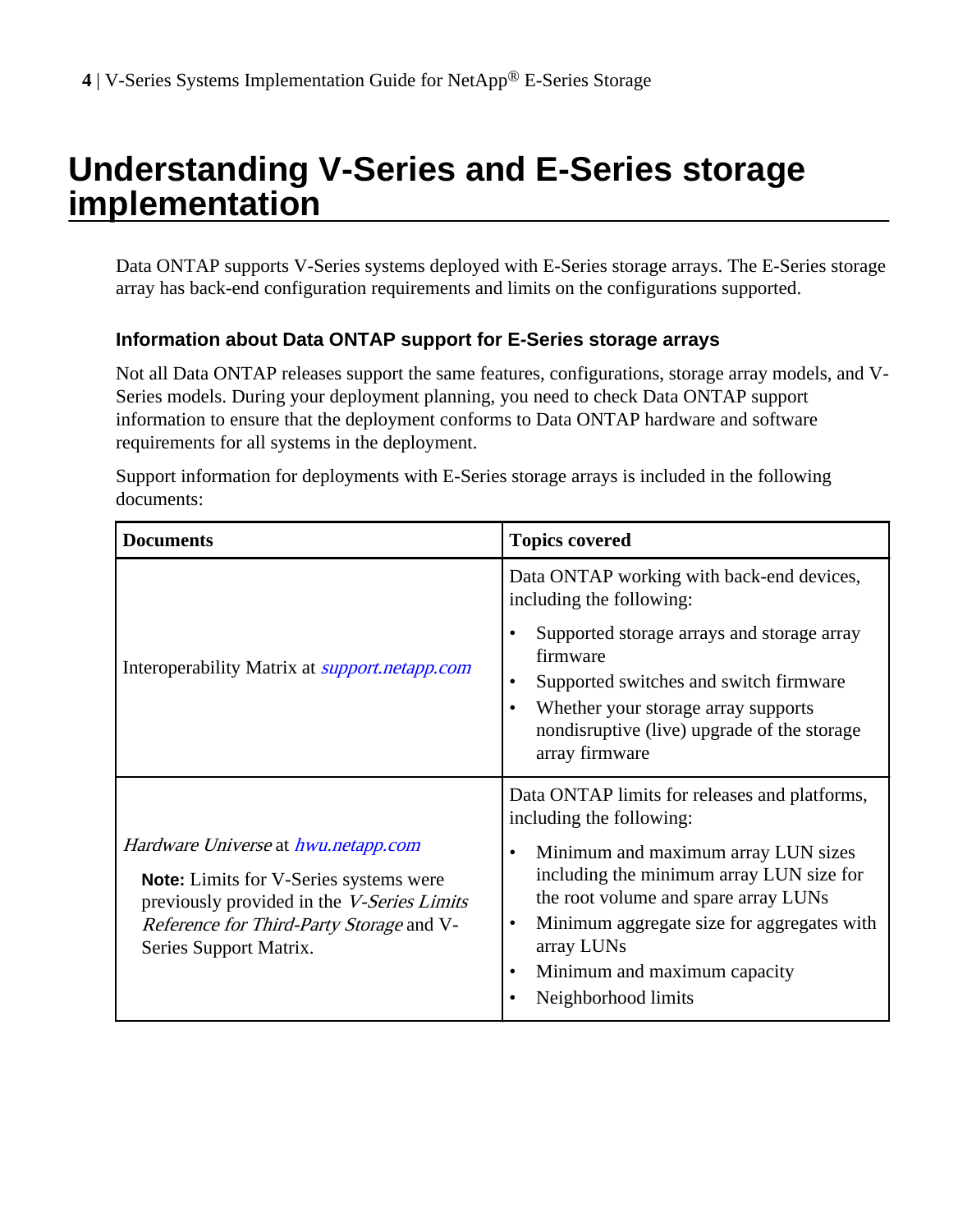| <b>Documents</b>                                          | <b>Topics covered</b>                                                                                                                                      |
|-----------------------------------------------------------|------------------------------------------------------------------------------------------------------------------------------------------------------------|
| V-Series Installation Requirements and<br>Reference Guide | Planning tasks for a V-Series implementation,<br>including:                                                                                                |
|                                                           | Planning the implementation<br>٠<br>Connecting the V-Series system and the<br>٠<br>array<br>Verifying the installation<br>$\bullet$                        |
|                                                           | Information you may need when setting up the<br>E-Series storage array could include the<br>following:                                                     |
| E-Series documentation                                    | Site preparation requirements<br>٠<br>Cabling instructions<br>$\bullet$<br>SANtricity software installation and<br>$\bullet$<br>configuration instructions |

#### **Related documentation**

The following documentation can be found at *[support.netapp.com](http://support.netapp.com/)*.

- Hardware Universe (formerly the System Configuration Guide)
- V-Series Installation Requirements and Reference Guide
- Interoperability Matrix at *[support.netapp.com](http://support.netapp.com)*
- E-Series Storage Systems Site Preparation Guide
- E-Series Storage Systems Hardware Cabling Guide
- SANtricity ES Storage Manager documentation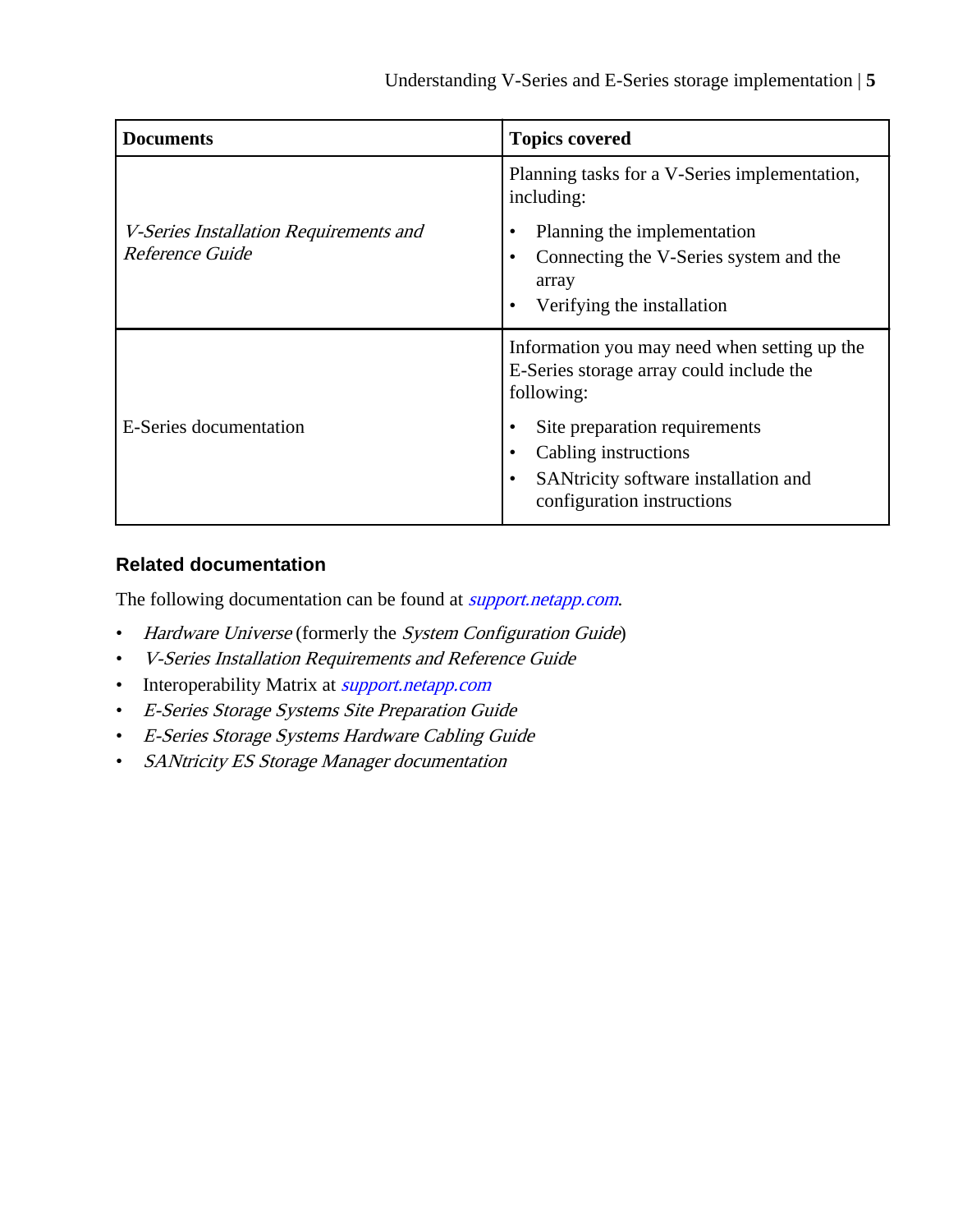## <span id="page-5-0"></span>**Requirements for configuring E-Series storage arrays**

There are system parameters that you must set and considerations to keep in mind when configuring a storage array to work with a V-Series system.

## **Required host type for E-Series storage arrays**

The host type parameter must be set in order for the storage array to communicate with the V-Series system.

The required host type setting, based on the storage array firmware version that you have installed, is shown in the following table:

| If your firmware version is    | Then set the host type to |
|--------------------------------|---------------------------|
| $\sqrt{07.86.29.00}$ and below | AIX                       |
| 107.86.34.00 and above         | <b>ONTAP</b>              |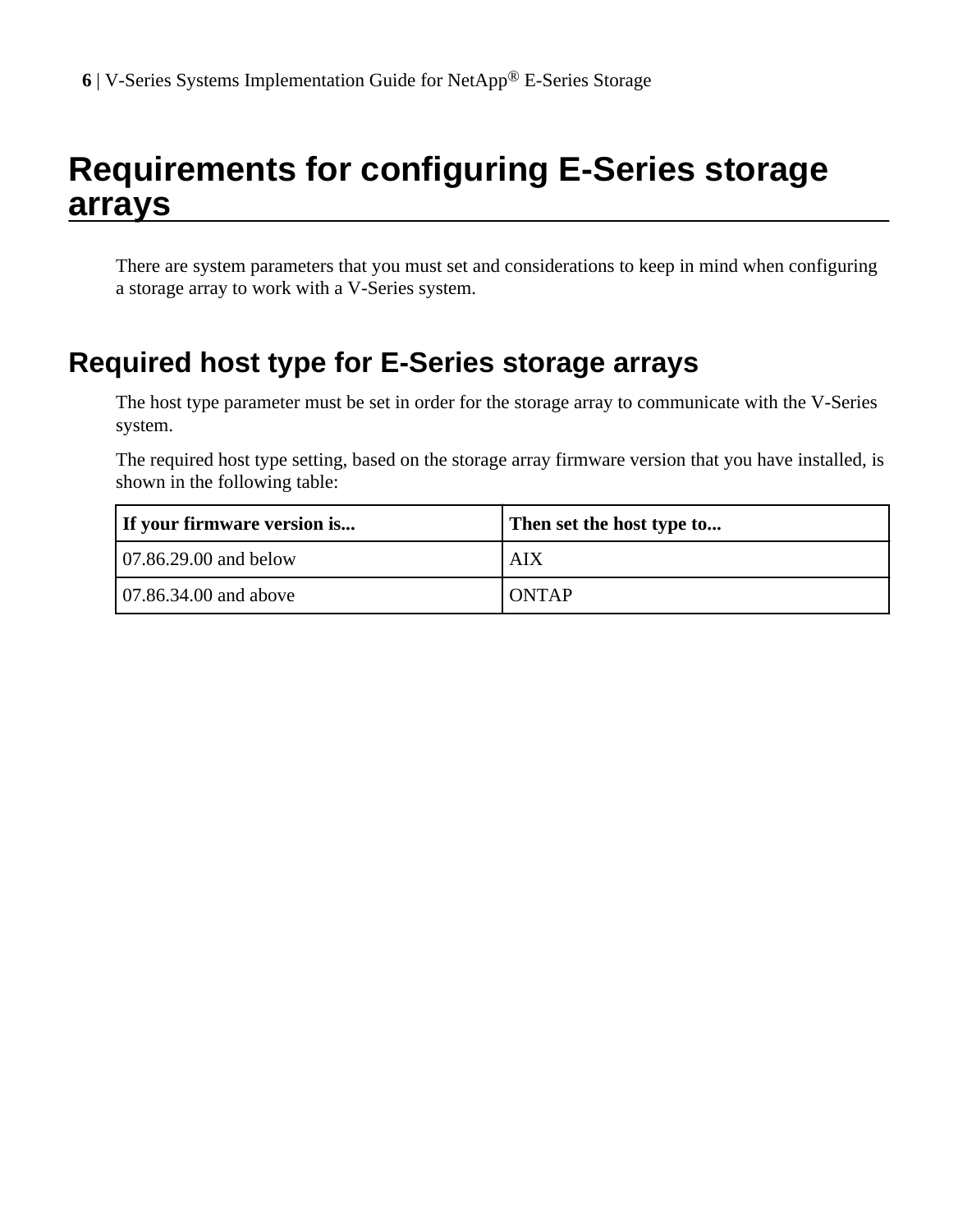## <span id="page-6-0"></span>**Supported configurations for E-Series storage arrays**

Only certain configurations of E-Series storage arrays deployed with V-Series system are supported.

For additional information about specific array model configurations, see the Interoperability Matrix at [support.netapp.com](http://support.netapp.com).

## **Stand-alone basic configuration**

The stand-alone basic V-Series system configuration is a simple fabric-attached configuration with a single FC initiator port pair accessing a single LUN group.

This configuration is supported for use with all storage arrays listed in the *Interoperability Matrix* as supported for the release and mode of Data ONTAP running on your system.

The following illustration shows this configuration:

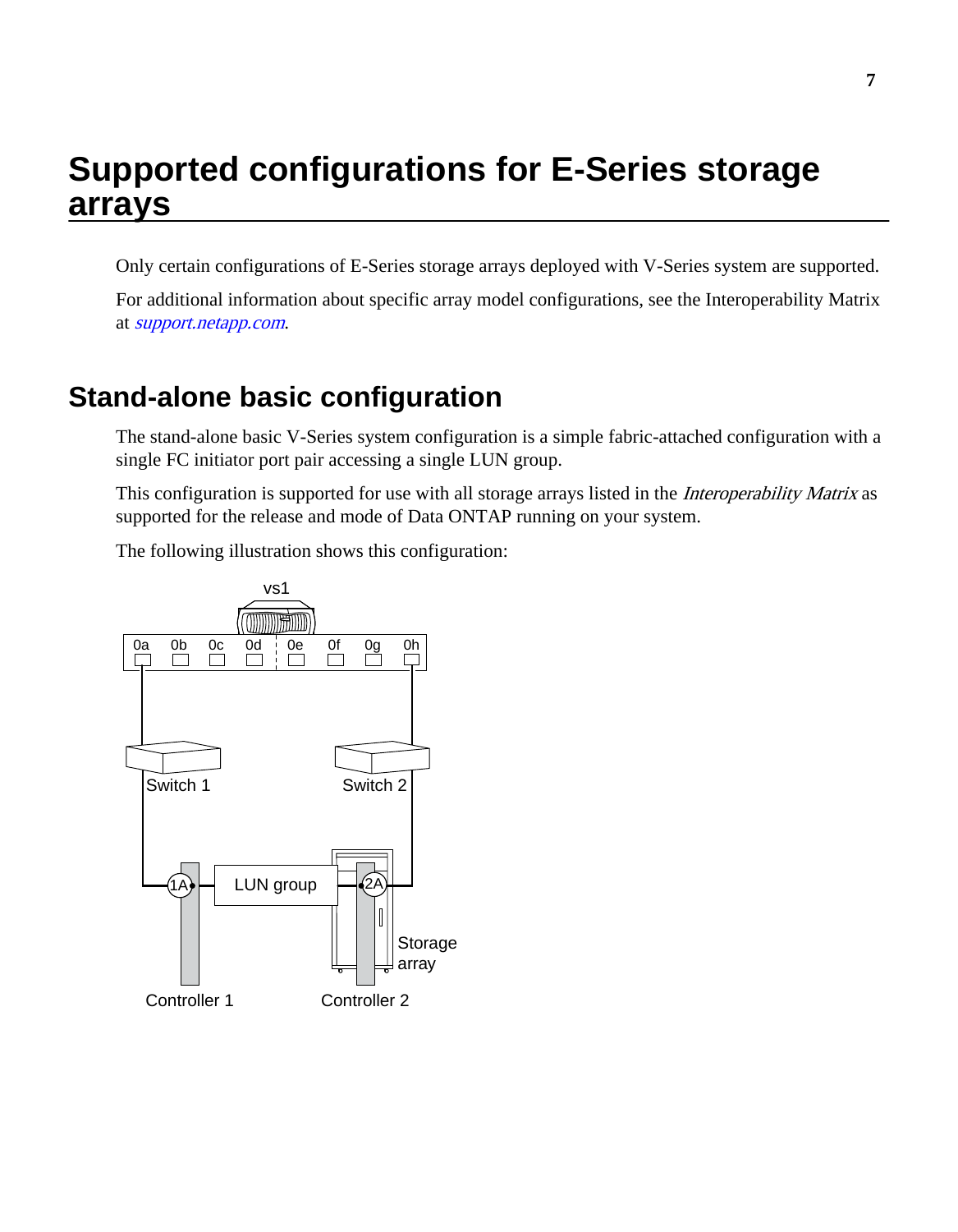## <span id="page-7-0"></span>**Stand-alone with two 2-port array LUN groups**

This is a stand-alone V-Series system in a fabric-attached simple configuration. In this configuration, each FC initiator port pair accesses a separate array LUN group.

This configuration is supported for use with all storage arrays listed in the *Interoperability Matrix* as supported for the release and mode of Data ONTAP running on your system.

The following illustration shows this configuration:



### **Single 4-port array LUN group**

This configuration contains a single 4-port LUN group with each target port accessed by a single V-Series FC initiator port from the HA pair. Zoning ensures that there are only two paths to a specific array LUN from each V-Series system.

This configuration is supported for use with all storage arrays listed in the *Interoperability Matrix* as supported for the release and mode of Data ONTAP running on your system.

The following illustration shows this configuration: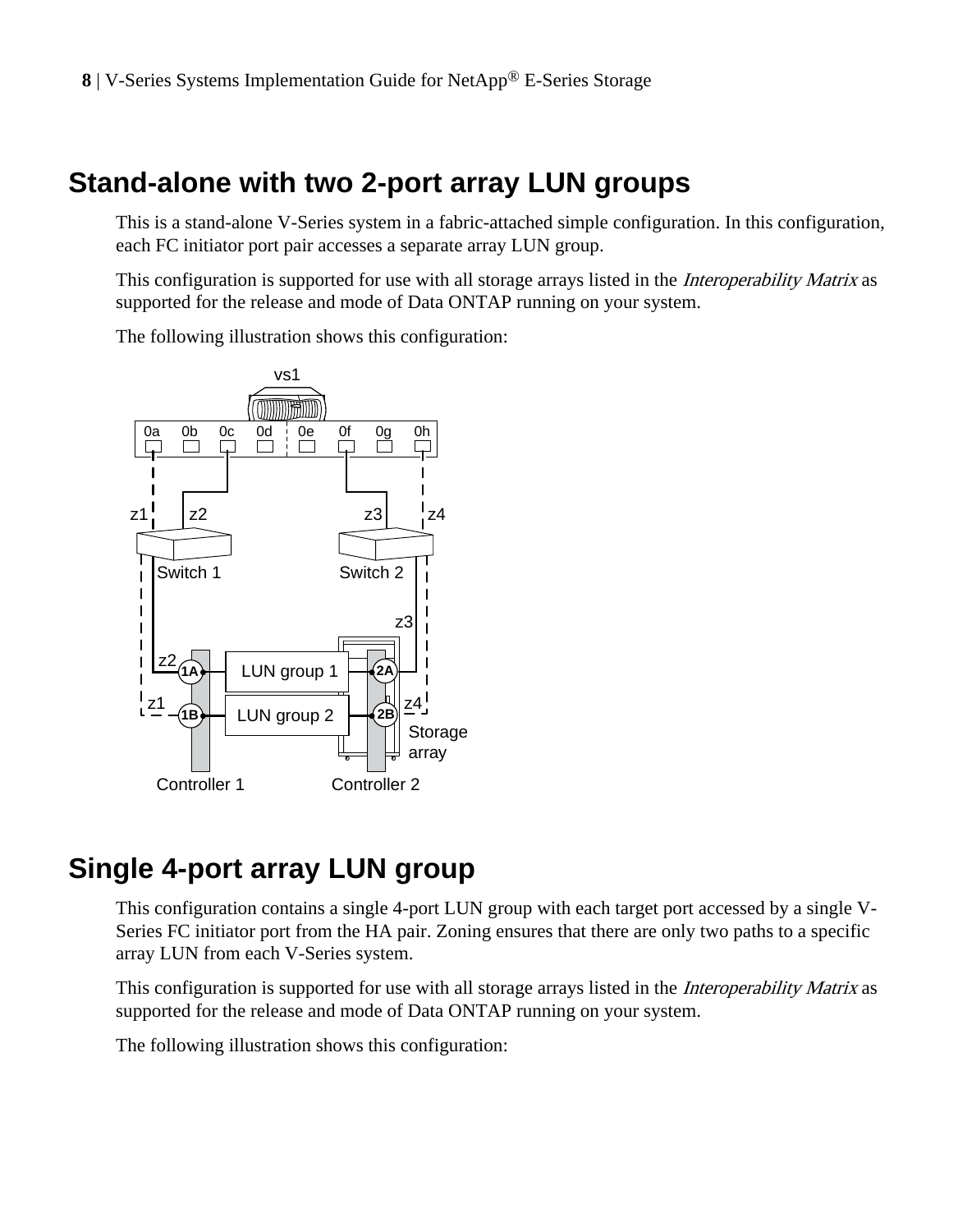Supported configurations for E-Series storage arrays | **9**

<span id="page-8-0"></span>

## **Two 4-port array LUN groups**

In this configuration, each V-Series port pair accesses a separate array LUN group. Zoning is single V-Series FC initiator to single array target port.

This configuration is supported for use with all storage arrays listed in the *Interoperability Matrix* as supported for the release and mode of Data ONTAP running on your system.

The following illustration shows a block diagram of this configuration: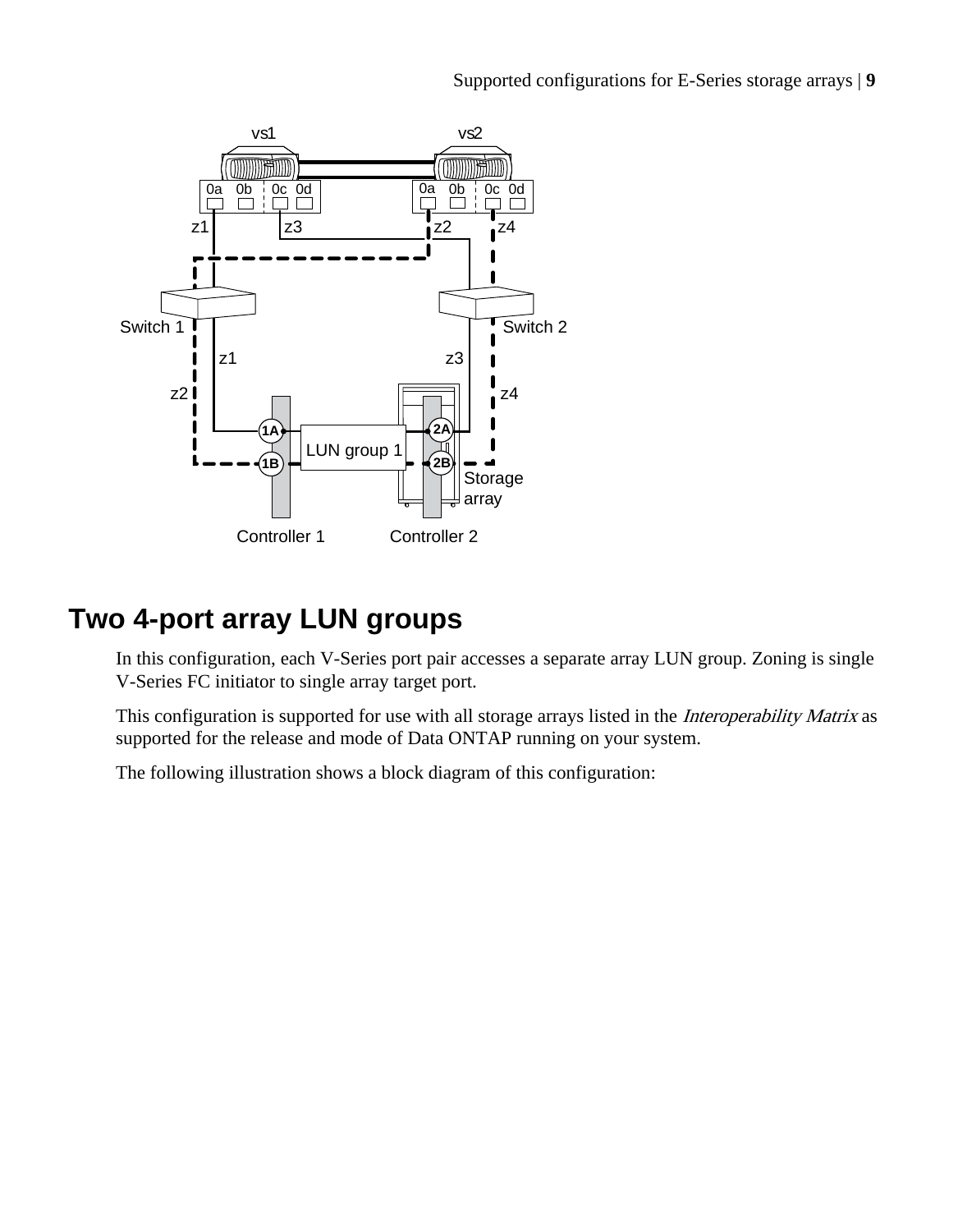<span id="page-9-0"></span>



## **Eight-port array LUN group configuration**

Starting in Data ONTAP 8.2, an eight-port LUN group configuration is supported on clustered V-Series systems.

This configuration is supported for use with all storage arrays listed in the *Interoperability Matrix* as supported for the release and mode of Data ONTAP running on your system.

There are two ways of deploying this configuration, crossed and uncrossed back-end connections.

#### **Crossed back-end connections**

In this configuration with the back-end connections crossed, the FC connections from the same storage array controller go to both fabric switches (redundant).

In this illustration of crossed back-end connections, note how the nodes are attached to the switches and to the storage array. Vs1 uses switch 1 when attaching to the storage array Controller 1 port 1A and Controller 2 port 2C, and uses switch 2 when attaching to storage array Controller 2 ports 2A and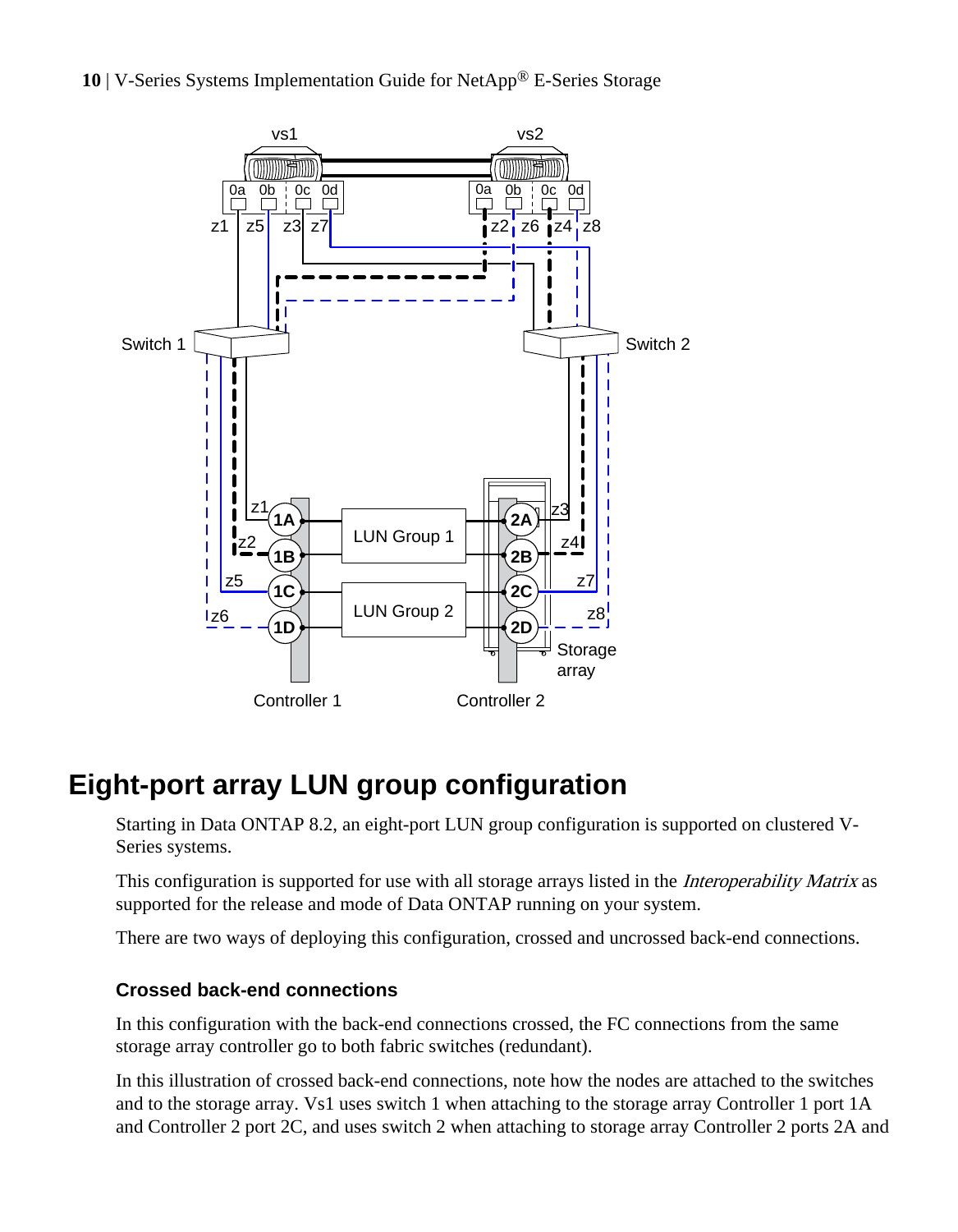

Controller 1 port 1C. This optimizes the use of switch ports and array ports, which reduces the impact of a switch or storage array controller failure.

**Note:** The following problem can occur with Active-Passive storage arrays in crossed back-end connections: If one of the fabric switches is taken offline or goes down and a path failure from both Data ONTAP systems occurs, the Data ONTAP systems panic even though the alternate path from each system is still online. For example, if switch 2 is down and the "0b" paths on both vs1 and vs2 go down, vs1 and vs2 panic even though the "0a" paths are still online.

#### **Back-end connections are not crossed**

In this configuration in which the back-end connections are not crossed, the FC connections from the same storage array controller go to only one fabric switch.

The following illustration shows this configuration when the back-end connections are not crossed.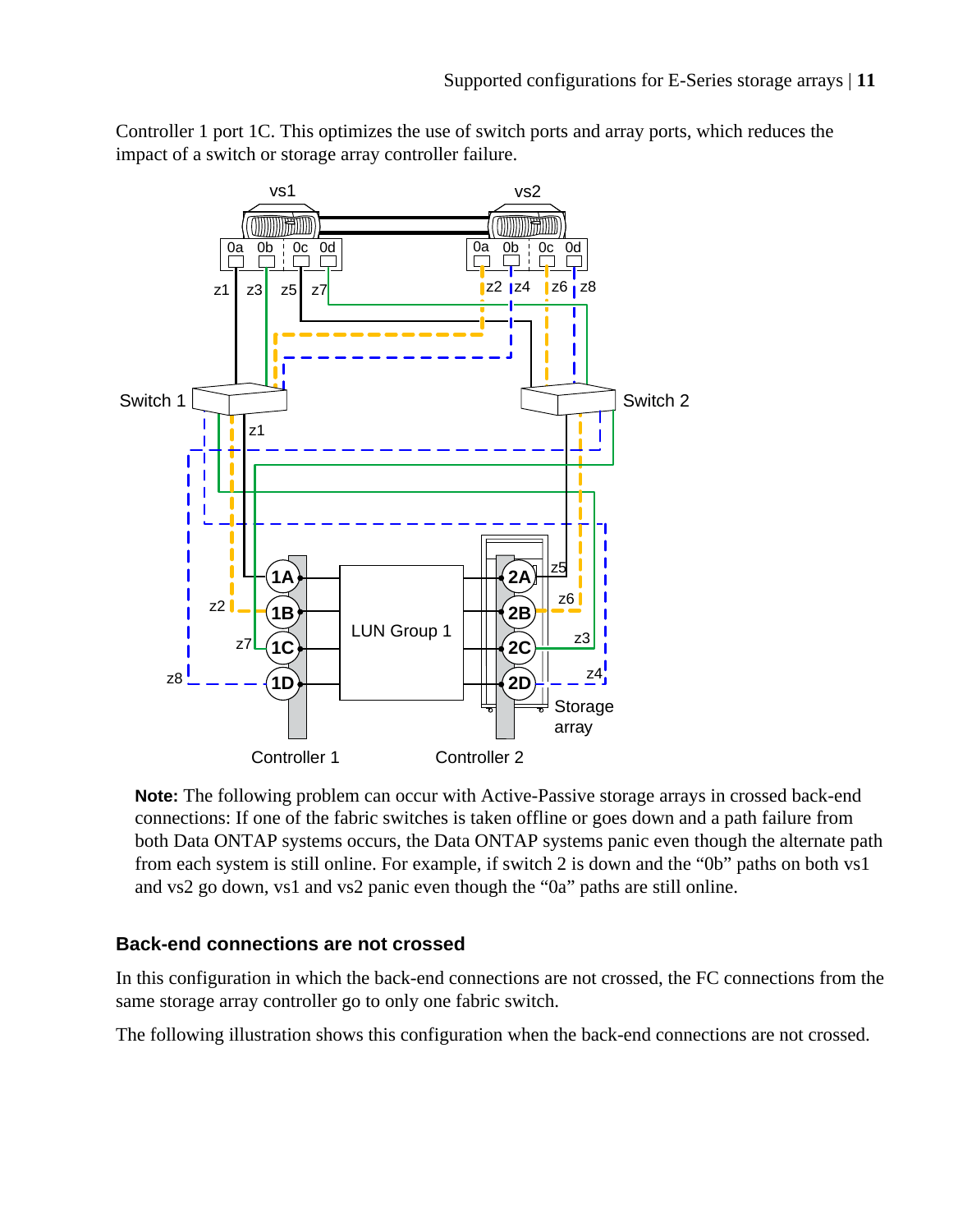<span id="page-11-0"></span>



## **V-Series FC initiator port attaching to multiple targets ports**

Starting in Data ONTAP 8.2, a V-Series FC initiator port can be attached to multiple target ports on separate storage arrays within the same family. The *V-Series Installation Requirements and* Reference Guide contains the rules for setting up this configuration. This configuration is not supported with MetroCluster configurations.

This configuration is supported for use with all storage arrays listed in the *Interoperability Matrix* as supported for the release and mode of Data ONTAP running on your system.

The following illustration shows a shared V-Series FC initiator port configuration with an HA pair. However, sharing an FC initiator port with multiple target ports is supported with both stand-alone systems and HA pairs.

For details about zoning, see the information in the V-Series Installation Requirements and Reference Guide about sharing an FC initiator port with multiple target ports.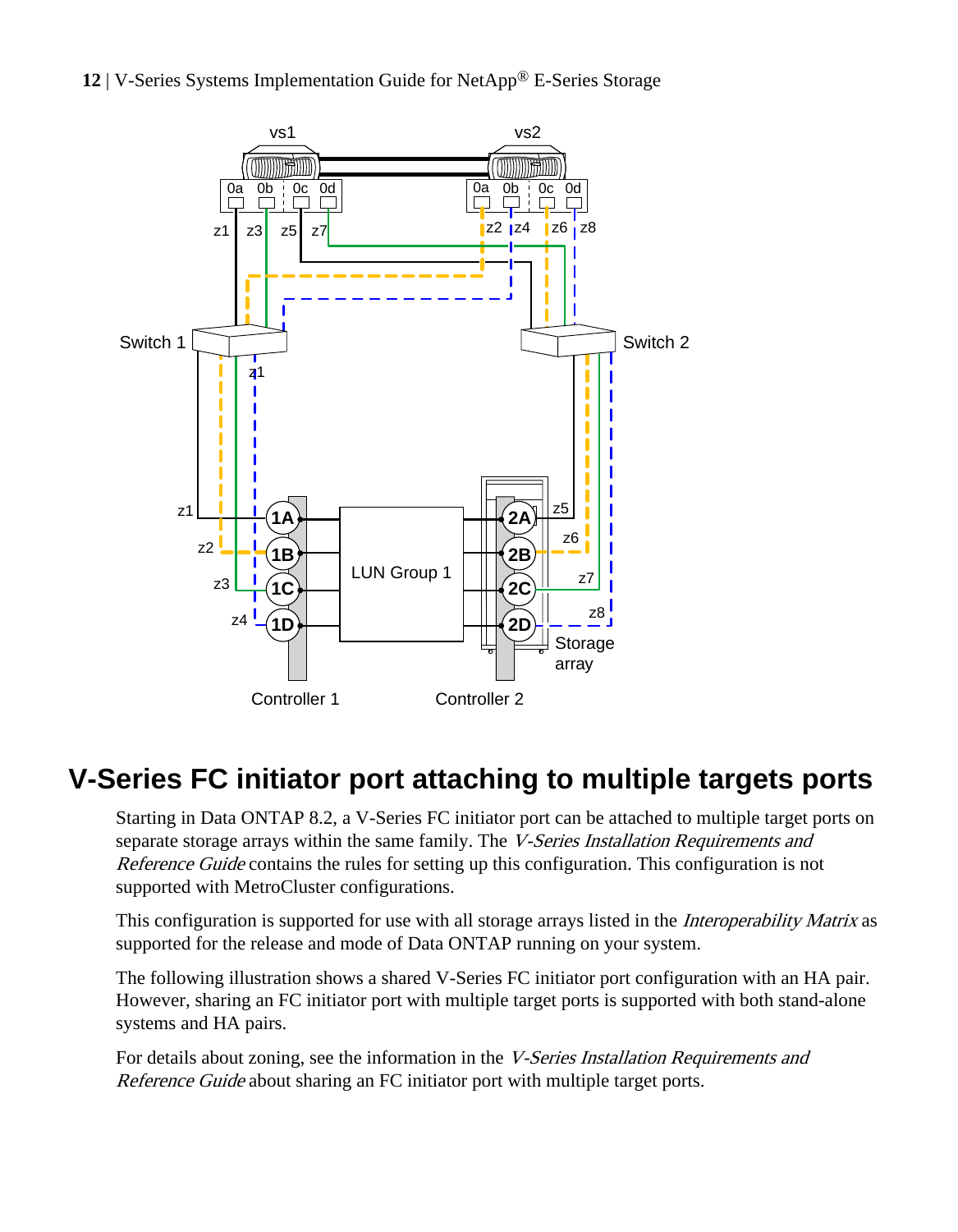#### **One V-Series FC initiator port connecting to target ports on separate storage arrays**

The following example shows an HA pair in which a single FC initiator port connects to multiple target ports on different storage arrays:

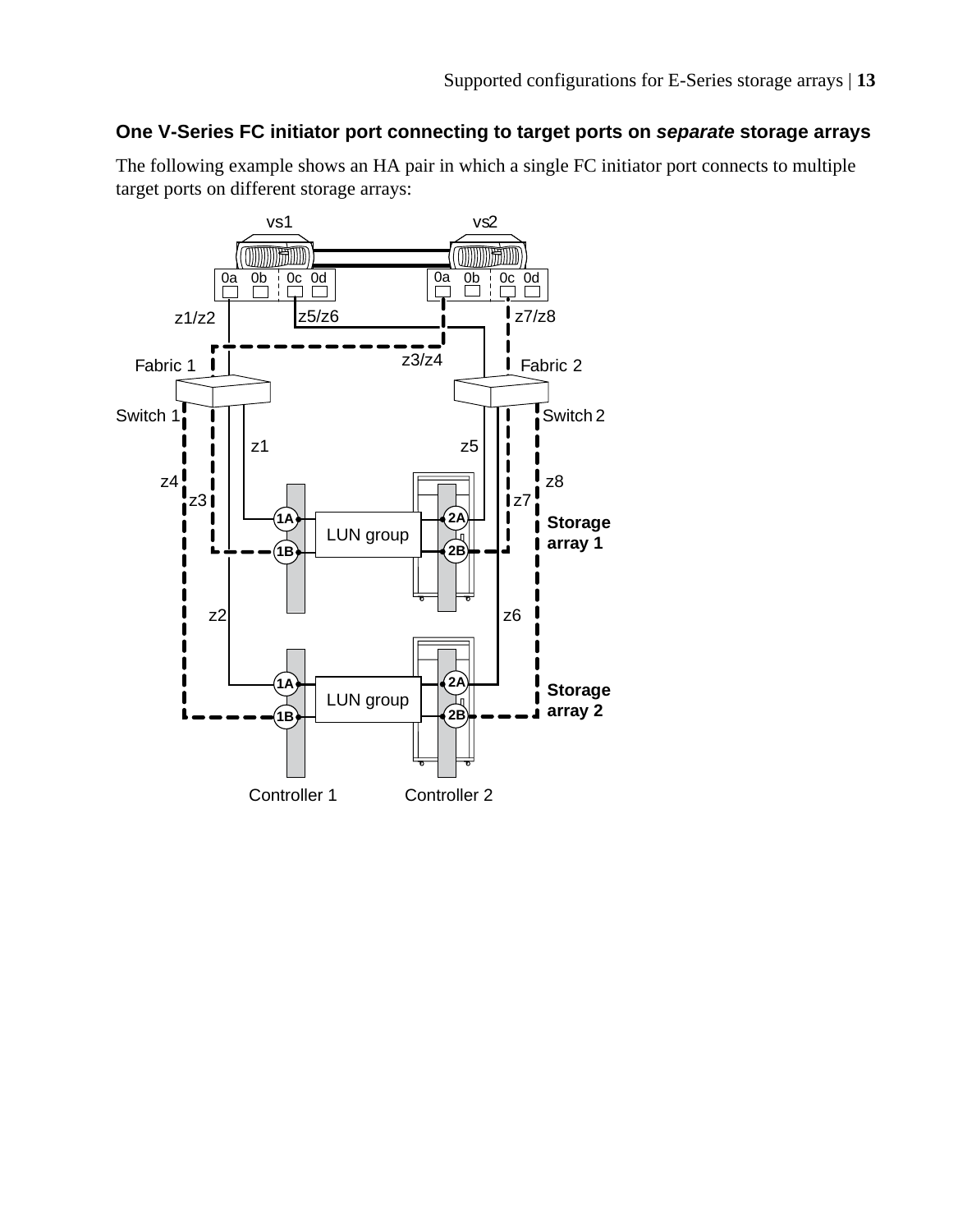# <span id="page-13-0"></span>**Copyright information**

Copyright © 1994–2013 NetApp, Inc. All rights reserved. Printed in the U.S.

No part of this document covered by copyright may be reproduced in any form or by any means graphic, electronic, or mechanical, including photocopying, recording, taping, or storage in an electronic retrieval system—without prior written permission of the copyright owner.

Software derived from copyrighted NetApp material is subject to the following license and disclaimer:

THIS SOFTWARE IS PROVIDED BY NETAPP "AS IS" AND WITHOUT ANY EXPRESS OR IMPLIED WARRANTIES, INCLUDING, BUT NOT LIMITED TO, THE IMPLIED WARRANTIES OF MERCHANTABILITY AND FITNESS FOR A PARTICULAR PURPOSE, WHICH ARE HEREBY DISCLAIMED. IN NO EVENT SHALL NETAPP BE LIABLE FOR ANY DIRECT, INDIRECT, INCIDENTAL, SPECIAL, EXEMPLARY, OR CONSEQUENTIAL DAMAGES (INCLUDING, BUT NOT LIMITED TO, PROCUREMENT OF SUBSTITUTE GOODS OR SERVICES; LOSS OF USE, DATA, OR PROFITS; OR BUSINESS INTERRUPTION) HOWEVER CAUSED AND ON ANY THEORY OF LIABILITY, WHETHER IN CONTRACT, STRICT LIABILITY, OR TORT (INCLUDING NEGLIGENCE OR OTHERWISE) ARISING IN ANY WAY OUT OF THE USE OF THIS SOFTWARE, EVEN IF ADVISED OF THE POSSIBILITY OF SUCH DAMAGE.

NetApp reserves the right to change any products described herein at any time, and without notice. NetApp assumes no responsibility or liability arising from the use of products described herein, except as expressly agreed to in writing by NetApp. The use or purchase of this product does not convey a license under any patent rights, trademark rights, or any other intellectual property rights of NetApp.

The product described in this manual may be protected by one or more U.S. patents, foreign patents, or pending applications.

RESTRICTED RIGHTS LEGEND: Use, duplication, or disclosure by the government is subject to restrictions as set forth in subparagraph  $(c)(1)(ii)$  of the Rights in Technical Data and Computer Software clause at DFARS 252.277-7103 (October 1988) and FAR 52-227-19 (June 1987).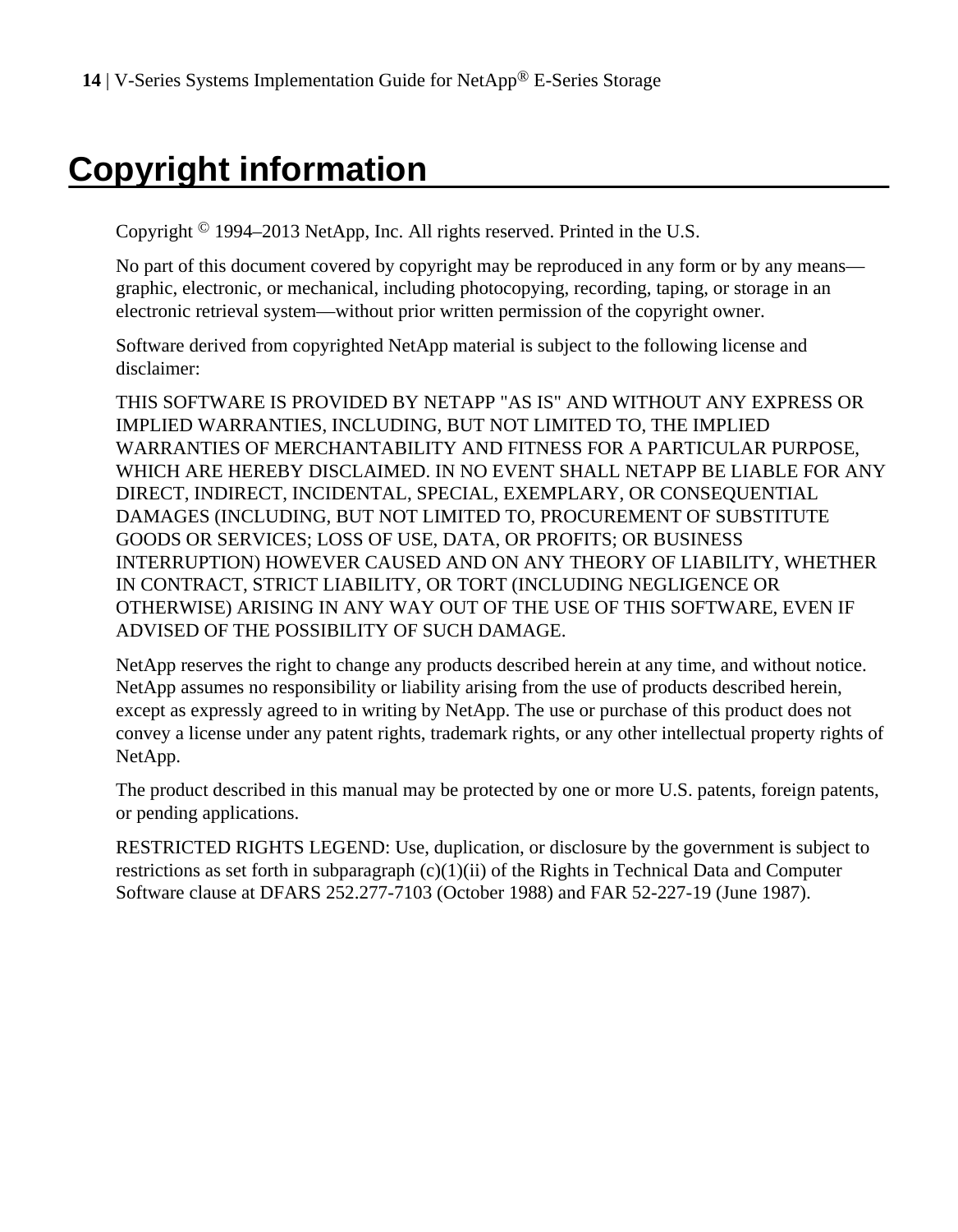## <span id="page-14-0"></span>**Trademark information**

NetApp, the NetApp logo, Network Appliance, the Network Appliance logo, Akorri, ApplianceWatch, ASUP, AutoSupport, BalancePoint, BalancePoint Predictor, Bycast, Campaign Express, ComplianceClock, Cryptainer, CryptoShred, CyberSnap, Data Center Fitness, Data ONTAP, DataFabric, DataFort, Decru, Decru DataFort, DenseStak, Engenio, Engenio logo, E-Stack, ExpressPod, FAServer, FastStak, FilerView, Flash Accel, Flash Cache, Flash Pool, FlashRay, FlexCache, FlexClone, FlexPod, FlexScale, FlexShare, FlexSuite, FlexVol, FPolicy, GetSuccessful, gFiler, Go further, faster, Imagine Virtually Anything, Lifetime Key Management, LockVault, Mars, Manage ONTAP, MetroCluster, MultiStore, NearStore, NetCache, NOW (NetApp on the Web), Onaro, OnCommand, ONTAPI, OpenKey, PerformanceStak, RAID-DP, ReplicatorX, SANscreen, SANshare, SANtricity, SecureAdmin, SecureShare, Select, Service Builder, Shadow Tape, Simplicity, Simulate ONTAP, SnapCopy, Snap Creator, SnapDirector, SnapDrive, SnapFilter, SnapIntegrator, SnapLock, SnapManager, SnapMigrator, SnapMirror, SnapMover, SnapProtect, SnapRestore, Snapshot, SnapSuite, SnapValidator, SnapVault, StorageGRID, StoreVault, the StoreVault logo, SyncMirror, Tech OnTap, The evolution of storage, Topio, VelocityStak, vFiler, VFM, Virtual File Manager, VPolicy, WAFL, Web Filer, and XBB are trademarks or registered trademarks of NetApp, Inc. in the United States, other countries, or both.

IBM, the IBM logo, and ibm.com are trademarks or registered trademarks of International Business Machines Corporation in the United States, other countries, or both. A complete and current list of other IBM trademarks is available on the web at [www.ibm.com/legal/copytrade.shtml](http://www.ibm.com/legal/copytrade.shtml).

Apple is a registered trademark and QuickTime is a trademark of Apple, Inc. in the United States and/or other countries. Microsoft is a registered trademark and Windows Media is a trademark of Microsoft Corporation in the United States and/or other countries. RealAudio, RealNetworks, RealPlayer, RealSystem, RealText, and RealVideo are registered trademarks and RealMedia, RealProxy, and SureStream are trademarks of RealNetworks, Inc. in the United States and/or other countries.

All other brands or products are trademarks or registered trademarks of their respective holders and should be treated as such.

NetApp, Inc. is a licensee of the CompactFlash and CF Logo trademarks.

NetApp, Inc. NetCache is certified RealSystem compatible.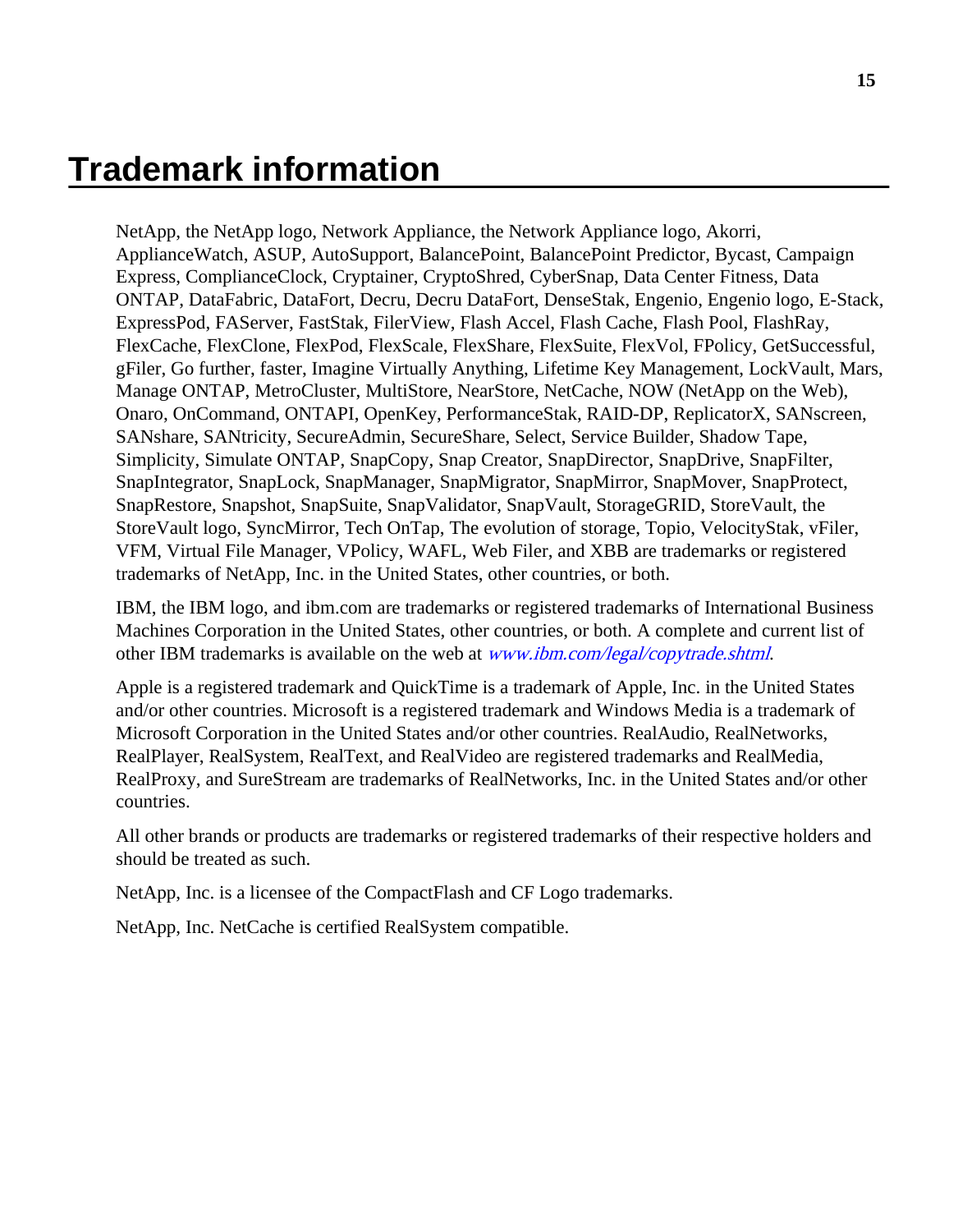## <span id="page-15-0"></span>**How to send your comments**

You can help us to improve the quality of our documentation by sending us your feedback.

Your feedback is important in helping us to provide the most accurate and high-quality information. If you have suggestions for improving this document, send us your comments by email to [doccomments@netapp.com](mailto:doccomments@netapp.com). To help us direct your comments to the correct division, include in the subject line the product name, version, and operating system.

You can also contact us in the following ways:

- NetApp, Inc., 495 East Java Drive, Sunnyvale, CA 94089 U.S.
- Telephone:  $+1$  (408) 822-6000
- Fax:  $+1$  (408) 822-4501
- Support telephone:  $+1$  (888) 463-8277